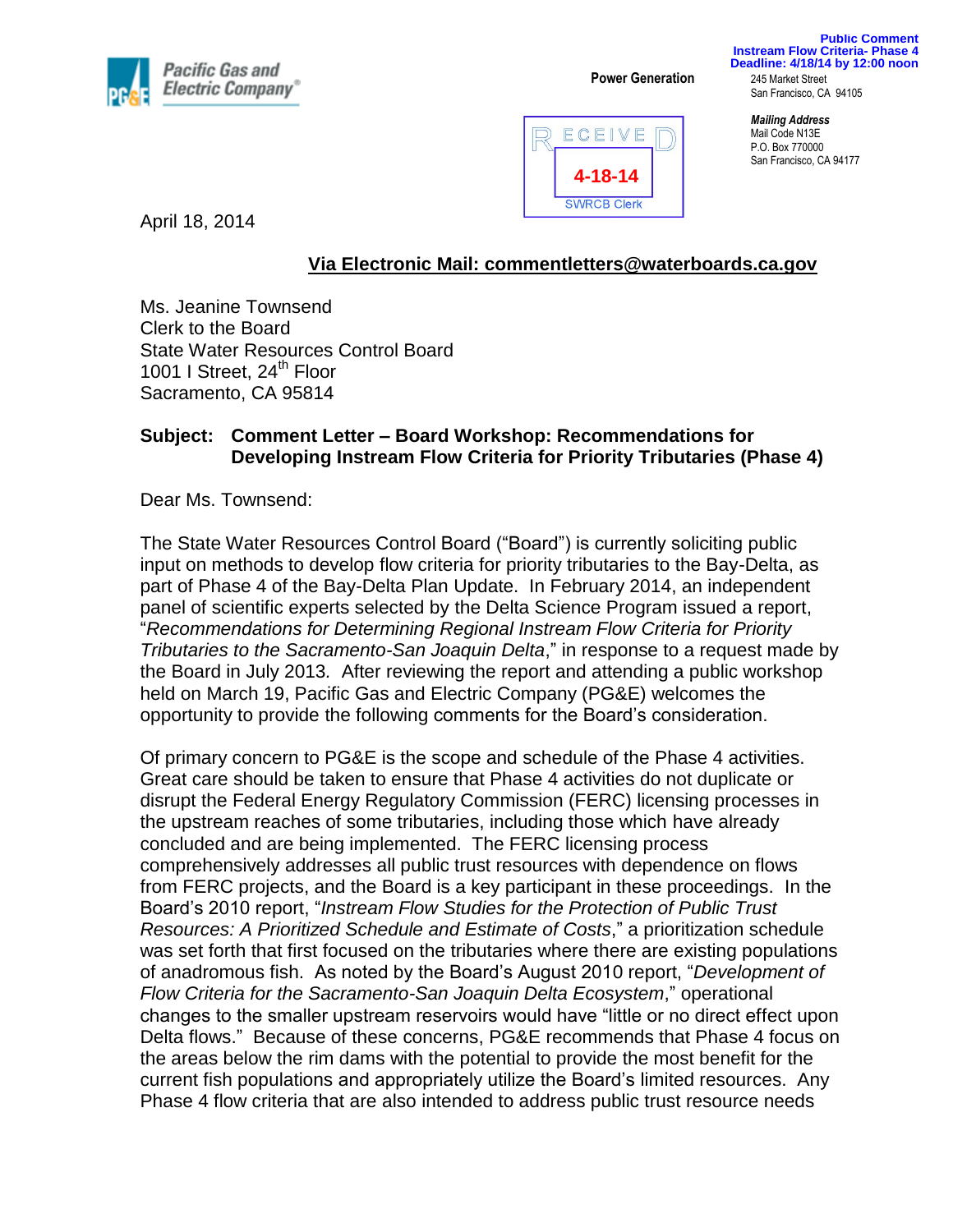Ms. Jeanine Townsend **commentletters@waterboards.ca.gov** April 18, 2014 Page 2

within the Delta itself should likewise be limited to areas within the tributaries below the major rim dams.

With our extensive hydroelectric system located on numerous tributaries to the Sacramento and San Joaquin rivers, PG&E has a great interest in the Board's effort to develop flow criteria for these tributaries. PG&E also has extensive experience and knowledge about establishing flow regimes and other measures for the benefit of aquatic resources associated with our hydro facilities. Through FERC licensing and license compliance efforts, PG&E has a long history of working collaboratively with resource agencies and a wide variety of non-governmental organizations to develop and modify project flow regimes through the balancing of beneficial water uses, including, among others: protection of resident and anadromous fish populations, foothill yellow-legged frogs, and other aquatic resources; whitewater recreation; power generation; irrigation; and domestic use.

There are numerous examples demonstrating PG&E's development of successful flow regimes and other measures for the protection and enhancement of aquatic resources at our hydro facilities. PG&E is a key partner in an interagency Chinook salmon and steelhead restoration program at the Battle Creek Project that includes implementation of new flow regimes, removal of dams and other barriers to fish passage, and construction of fish ladders and fish screens. On Butte Creek, PG&E's DeSabla-Centerville Project has long played a critical role in providing flows and temperature control for the specific protection of spring-run Chinook salmon. And for more than a decade, PG&E projects in the North Fork Feather River and the Mokelumne River have been implementing detailed settlement agreements that include new flow regimes and adaptive management programs for the protection of resident trout and foothill yellow-legged frogs. This extensive experience informs the comments we provide below for developing flow criteria methodologies for the Bay-Delta tributaries.

The Board's July 2013 report, *Potential Methods to Develop Flow Criteria for Priority Tributaries to the Sacramento-San Joaquin Delta*, did an excellent job in setting the stage for the science panel's recommendations for determining flow criteria methodology. This report discusses two primary regional flow criteria development methods for consideration by the panel: 1) Instream Flow Incremental Methodology (IFIM); and 2) Ecological Limits of Hydrologic Alteration (ELOHA). The panel, in turn, has recommended a hybrid approach that would use the strengths of each method, and recommended the inclusion of seven basic steps in the overall approach.

PG&E supports the general concept of developing a hybrid approach, taking the best elements of each method, and combining them in a complementary way. We note that the details of which elements would be selected and how these would be integrated and applied are lacking at this point, although we recognize that this is the first step in the recommendation process, and that additional work will be required to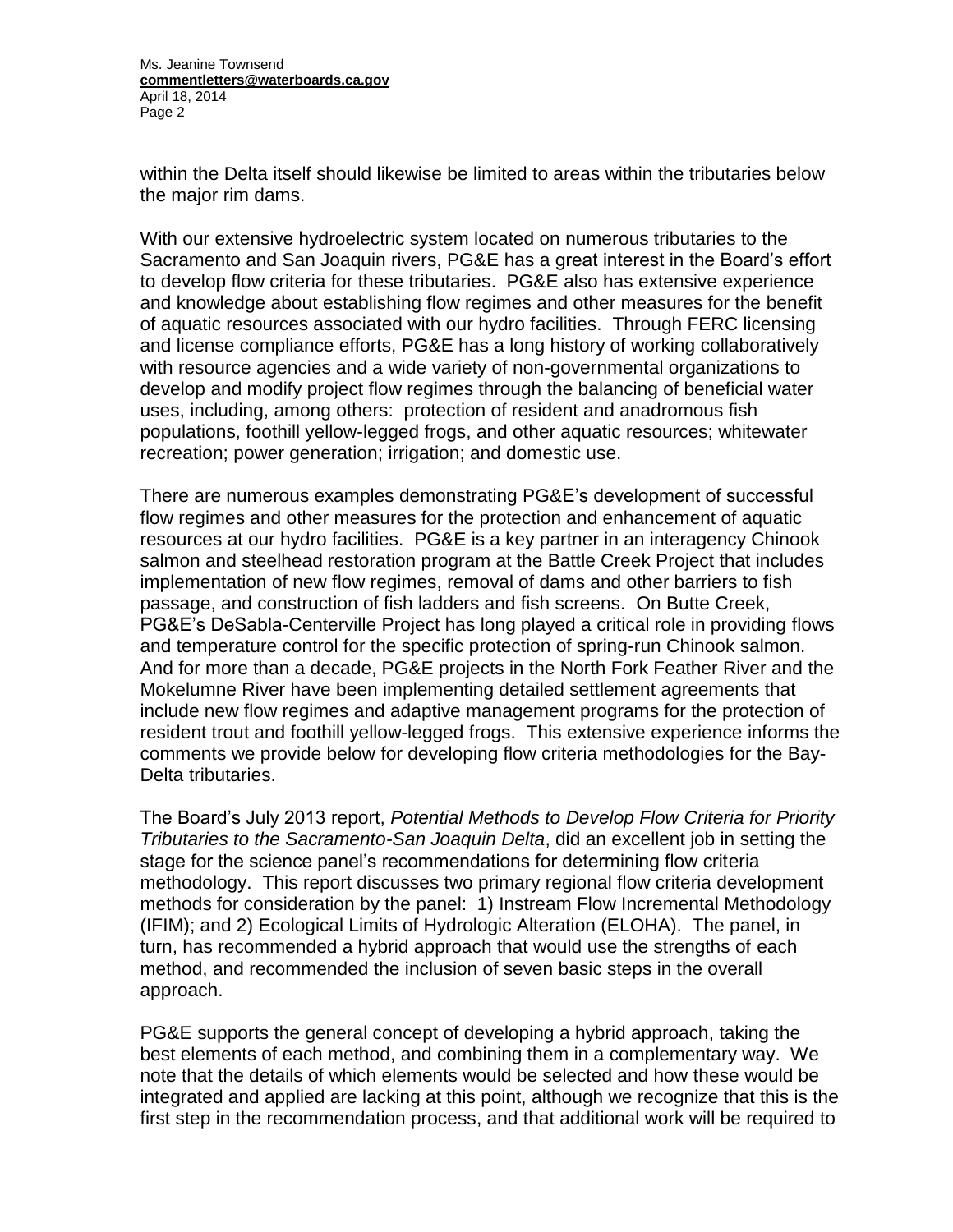Ms. Jeanine Townsend **commentletters@waterboards.ca.gov** April 18, 2014 Page 3

develop a well-defined and applicable method for the Board's purposes. We also support the use of the seven basic steps identified by the panel in their report. These steps would be important elements of whatever method is eventually selected and implemented by the Board. One step in particular that we would like to comment on is Step 6) Interaction between scientists and stakeholders. The importance of such interaction, leading to mutual understanding, consensus, and support for the process and outcomes, cannot be over-emphasized. PG&E as a stakeholder with vast experience in developing successful flow regimes looks forward to these interactions.

In contrast to a recommendation by the science panel, we recommend that the elements of IFIM be emphasized over those of ELOHA when developing a more defined hybrid approach, for a number of reasons. Although the panel recommends a hybrid approach that draws from the strengths of both IFIM and ELOHA, the panel further recommends that the approach "start with the ELOHA method and use site specific information where additional data are available." Instead, we recommend that the hybrid approach begin with site specific information available through the multitude of IFIM proceedings that have already been conducted, and then fill in the gaps with either collection of additional data using IFIM-related tools (e.g., Physical Habitat Simulation Model [PHABSIM] and Stream Network Temperature Model [SNTEMP]) or implementation of selected ELOHA components. A clear protocol of defaulting to IFIM results whenever possible would lead to a stronger set of flow criteria with a sound basis in actual conditions.

IFIM is a proven decision support framework using known science for resource decisions, and is an approach PG&E, resource agencies, and other stakeholders consistently use during FERC relicensing. In contrast, ELOHA is much more hypothetical, has not been used extensively to date, and relies on the assumption that it will be possible to develop a strong relationship between altered flow and ecological response. In its July 2013 report, the Board states that "empirical models that directly predict the relationship between flow alteration and ecological responses are not readily available." Additionally, given the complexity of conditions in tributaries to the Delta, it's unlikely that it would be possible to develop adequate field observations to define these relationships to the degree necessary for developing defensible flow criteria. Instead, as the Board states in its July 2013 report, there would be the need to rely on "expert judgment, statistical analysis, and modeling to continue the ELOHA process." This would translate to a lower degree of confidence in recommended flow criteria, based on an absence of defensible data. PG&E has used one component of ELOHA, the Index of Hydrologic Alteration (IHA) during several recent relicensing processes, and have found that the IHA statistics are complex and need to be interpreted with caution. In some cases, the method by which IHA calculates a given statistic is not readily apparent, and the method may have implications for the usefulness or interpretation of that statistic in the development of flow criteria. The use of data-driven resource specific studies that comprise the basis of an IFIM analysis is far more likely to produce usable,